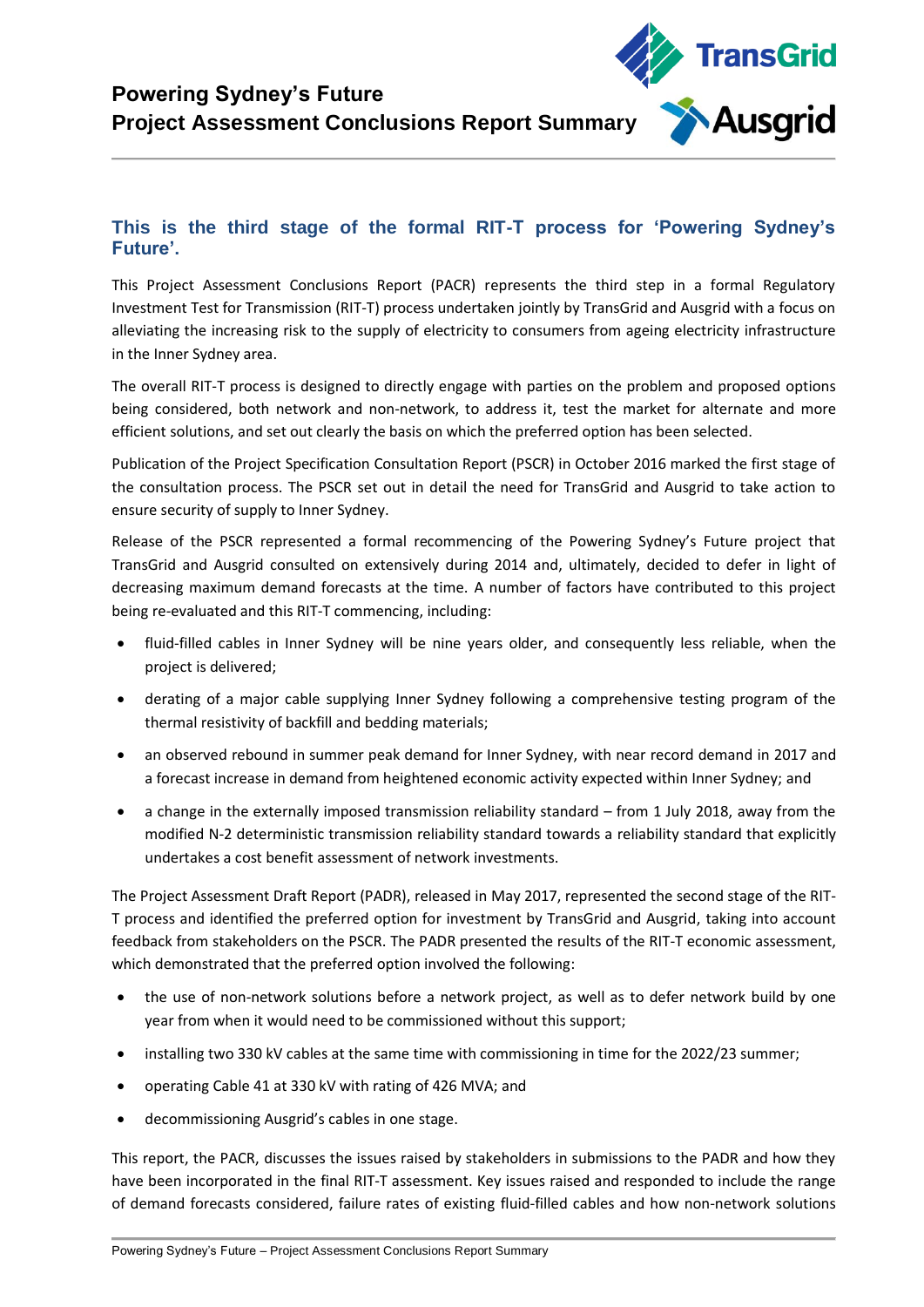

can help manage the risk of supply outages to Inner Sydney. This PACR also responds to a range of points raised by the Australian Energy Regulator (AER) in relation to the Powering Sydney's Future project in its Draft Decision on TransGrid's regulatory proposal for the 2018-23 regulatory control period. While this is a separate process to the RIT-T, TransGrid and Ausgrid consider it useful to address points raised by the AER in this PACR to provide further insight into the robustness of the conclusions of the RIT-T process.

The PACR presents an assessment of the costs and benefits of a number of credible options in addressing the risk to supply in Sydney going forward, as well as the methodologies and assumptions underlying these results, and identifies the preferred way forward by TransGrid and Ausgrid. This assessment has been updated since the PADR in light of both submissions received and points raised by the AER.

## **Ten credible options have been assessed, covering a range of network and nonnetwork technologies, including a new option introduced since the PADR**

TransGrid and Ausgrid have considered a range of options and their ability to address the risk of supply disruption for consumers. Both network and non-network solutions have been considered as potential credible options for this RIT-T analysis – in particular:

- a range of **network options** has been included in the RIT-T assessment; and
- **non-network option components** have been incorporated into the assessment of all network options identified, to manage the supply risk prior to commissioning of the network component
	- o in addition, two 'deferral' options (Option 7 and Option 8) have been included in the assessment to determine whether non-network components can efficiently defer the timing of network investment.

The credible network options considered differ principally based on:

- whether two new 330 kV cables are built together, or in stages;
- whether Cable 41 is remediated, operated without remediation (including at a lower voltage), or retired; and
- whether Ausgrid's existing fluid-filled cables are decommissioned in one stage, or two.

Option 8 has been introduced since release of the PADR and reflects feedback from customers, the AER and the Consumer Challenge Panel, as part of the separate regulatory review process for TransGrid, that supported a staged network option for the reasons that it reflects lower initial capital costs and provides 'optionality' (ie, the flexibility to defer the second cable if circumstances change).

The table below summarises the credible options identified and assessed as part of this RIT-T.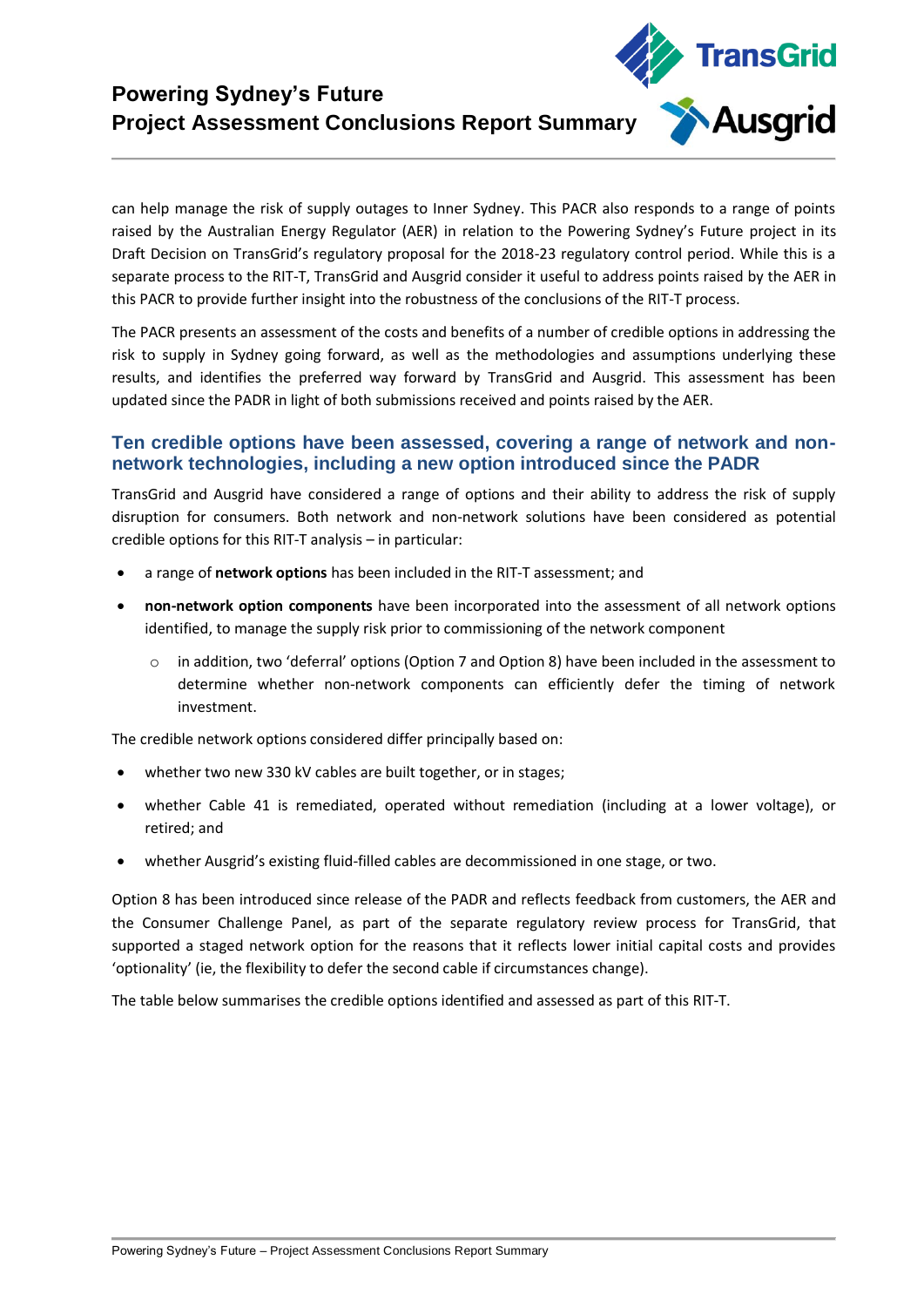| Option &<br>direct cost*<br>(Sm, NPV) | Use of non-<br>network<br>solutions before<br>network<br>commissioning | Use of non-<br>network<br>solutions to<br>defer<br>network<br>build by<br>one year | Two new 330<br>kV cables built |                          | Cable 41                 |                                                |                                             |                          | <b>Decommissioni</b><br>ng of Ausgrid<br>fluid-filled<br>cables |              |
|---------------------------------------|------------------------------------------------------------------------|------------------------------------------------------------------------------------|--------------------------------|--------------------------|--------------------------|------------------------------------------------|---------------------------------------------|--------------------------|-----------------------------------------------------------------|--------------|
|                                       |                                                                        |                                                                                    | $\ln$<br>stages                | At<br>once               | Operate<br>at 132 kV     | Operate at 330<br>kV with rating<br>of 426 MVA | Remediate<br>to $\approx$ 575<br><b>MVA</b> | Retire                   | In<br>stages                                                    | At<br>once   |
| $1 - $224m$                           | $\checkmark$                                                           | $\sim$                                                                             | $\checkmark$                   |                          | ٠                        |                                                |                                             | $\checkmark$             | $\checkmark$                                                    |              |
| $2A - $221m$                          | $\checkmark$                                                           | $\overline{\phantom{a}}$                                                           | $\checkmark$                   | $\blacksquare$           | $\checkmark$             | $\overline{\phantom{a}}$                       |                                             | $\overline{\phantom{a}}$ | $\checkmark$                                                    |              |
| $2B - $250m$                          | $\sqrt{ }$                                                             | $\overline{\phantom{a}}$                                                           | $\checkmark$                   | $\overline{\phantom{a}}$ | ٠                        | $\checkmark$                                   |                                             | $\overline{\phantom{a}}$ | $\bar{a}$                                                       | $\checkmark$ |
| $3A - $246m$                          | $\checkmark$                                                           | ٠                                                                                  |                                | $\checkmark$             |                          |                                                |                                             | $\checkmark$             |                                                                 | $\checkmark$ |
| $3B - $247m$                          | $\sqrt{ }$                                                             | $\overline{\phantom{a}}$                                                           |                                | $\checkmark$             | $\blacksquare$           | $\checkmark$                                   |                                             | $\overline{a}$           |                                                                 | $\checkmark$ |
| $4 - $263m$                           | $\checkmark$                                                           | $\overline{\phantom{a}}$                                                           | $\checkmark$                   |                          | $\blacksquare$           |                                                | $\checkmark$                                | $\sim$                   | $\blacksquare$                                                  | $\sqrt{ }$   |
| $5 - $273m$                           | $\checkmark$                                                           | $\sim$                                                                             | $\overline{\phantom{a}}$       | $\sqrt{ }$               | $\overline{\phantom{m}}$ | $\qquad \qquad \blacksquare$                   | $\checkmark$                                | $\overline{\phantom{a}}$ | $\checkmark$                                                    |              |
| $6 - $257m$                           | $\sqrt{ }$                                                             | $\overline{\phantom{a}}$                                                           | ٠                              | $\checkmark$             | ÷,                       | $\equiv$                                       | $\checkmark$                                | $\overline{\phantom{a}}$ |                                                                 | $\checkmark$ |
| $7 - $234m$                           | $\checkmark$                                                           | $\checkmark$                                                                       |                                | $\checkmark$             |                          | $\checkmark$                                   |                                             | $\overline{a}$           |                                                                 | $\sqrt{ }$   |
| $8 - $212m$                           | $\checkmark$                                                           | $\checkmark$                                                                       | $\checkmark$                   |                          | $\checkmark$             |                                                |                                             |                          | $\checkmark$                                                    |              |

### **Table E-1 Summary of the credible options assessed as part of this RIT-T**

*\* Note that the direct costs are shown for the 'central' scenario. The direct costs of each option are comprised of the network capital investment costs, non-network costs and cable decommissioning costs. Please also note that the timing of later investment stages (and hence the NPV of the cost) depends on the forecast demand scenario.* 

### **All options will deliver significant net benefits due to their ability to avoid substantial unserved energy to Inner Sydney going forward**

The RIT-T NPV assessment shows that all credible options can be expected to deliver significant net market benefits, when compared to the 'do nothing' option. The net benefits expected from each option have been tested over a range of different scenarios, which capture differences in key drivers of these benefits.

| Key variable/parameter                                                                                                                       | Scenario $1 -$ Low | Scenario 2 – Central                                                                                      | Scenario 3 – High                                                                                            |
|----------------------------------------------------------------------------------------------------------------------------------------------|--------------------|-----------------------------------------------------------------------------------------------------------|--------------------------------------------------------------------------------------------------------------|
| The value that customers place<br>reliable electricity<br>supply<br>on<br>of<br>the<br>Value<br>as<br>(known<br>Customer Reliability - 'VCR) | AEMO VCR Value     | The VCR used by IPART in its recent<br>review of the NSW transmission<br>reliability standards (\$90/kWh) | \$170/kWh for the Sydney CBD and<br>\$90/kWh for Inner Sydney (ie, the<br>'central' assumptions in the PADR) |
| Demand                                                                                                                                       | Low                | Medium                                                                                                    | High                                                                                                         |
| Discount rate                                                                                                                                | 8.78%              | 6.13%                                                                                                     | 3.48%                                                                                                        |

#### **Table E-2 Reasonable scenarios assumed**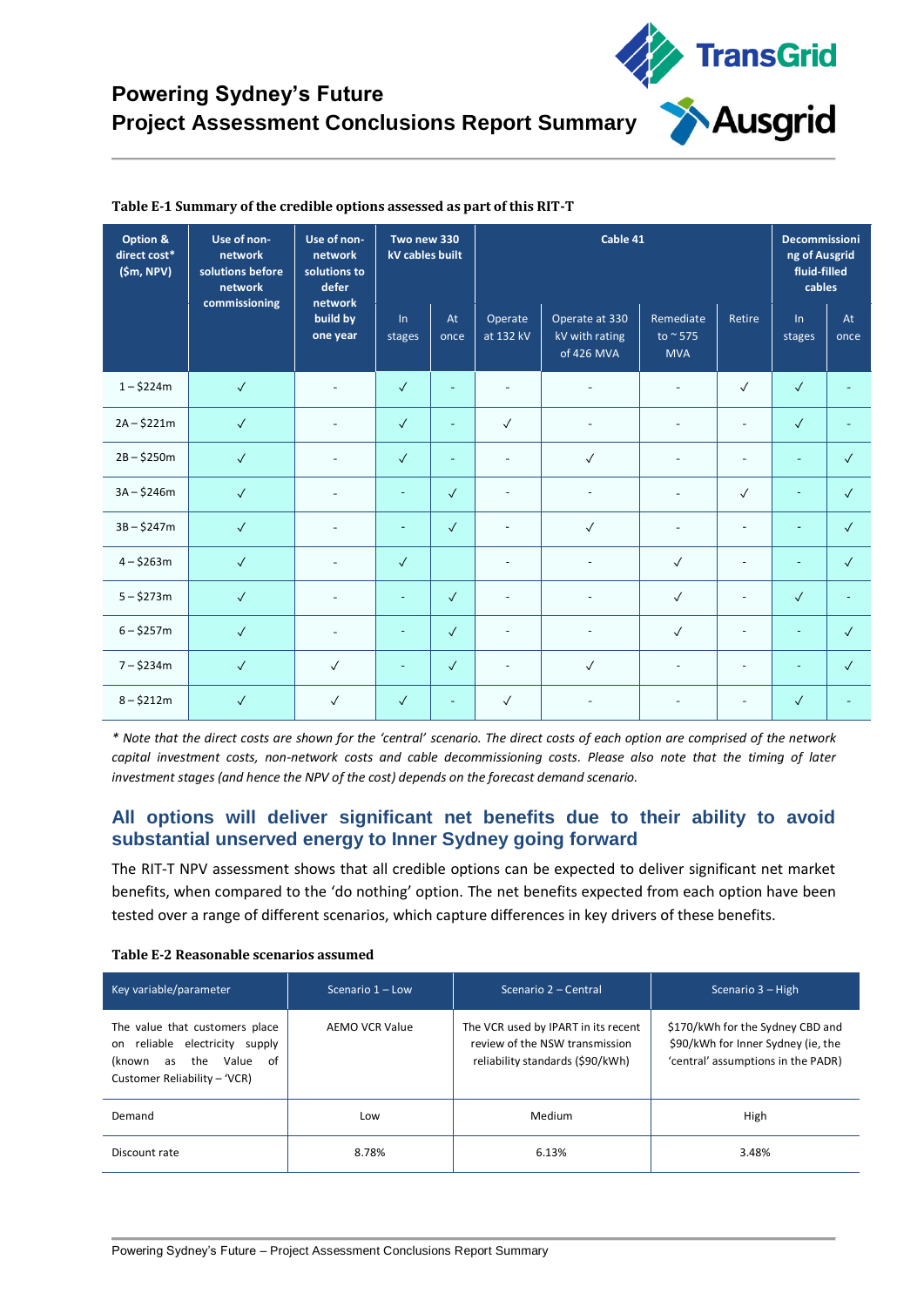Net benefits are greatest in the central and high scenarios, where options are estimated to deliver between \$7 billion and \$75 billion of net benefits, in PV terms, respectively. Under the low scenario, net benefits for all options are found to be marginally negative.<sup>1</sup> Overall, expected net benefits (ie, on a weighted-basis across all three scenario) are positive and estimated to be in the order of \$27 billion for all options.

**TransGrid** 

Ausgrid

Benefits to the market arise primarily due to the fact that all credible options avoid substantial costs to consumers from disruption of electricity supply to Inner Sydney (ie, avoided expected unserved energy – or 'EUE'). Figure E.1 below shows the breakdown of costs and benefits estimated for the central scenario.



**Figure E-1 Breakdown of benefits and costs estimated - Central scenario (\$bn 2017/18)**

TransGrid and Ausgrid have undertaken extensive sensitivity testing to test the robustness of the RIT-T assessment to assumptions about key variables.

In particular, we have undertaken two tranches of the sensitivity testing – namely:

- Stage 1 testing the sensitivity of the optimal timing of the project ('trigger year') to different assumptions in relation to key variables; and
- Stage 2 once a trigger year has been determined, testing the sensitivity of the total NPV benefit associated with the investment proceeding in that year, in the event that actual circumstances turn out to be different.

In Stage 1, TransGrid and Ausgrid have undertaken sensitivity analysis to first determine the optimal timing of the project, to conclude that a particular year represents the 'most likely' date at which the project will be needed.

In short, key takeaways from this first stage of sensitivity testing are as follows:

the optimal timing of the project is found to be invariant to the following assumptions:

**.** 

<sup>1</sup> For clarity, the 'low scenario' has been constructed from a particularly adverse set of assumptions, which have all been selected to lower estimated market benefits, such as using the AEMO VCR value, low demand forecasts and a high discount rate.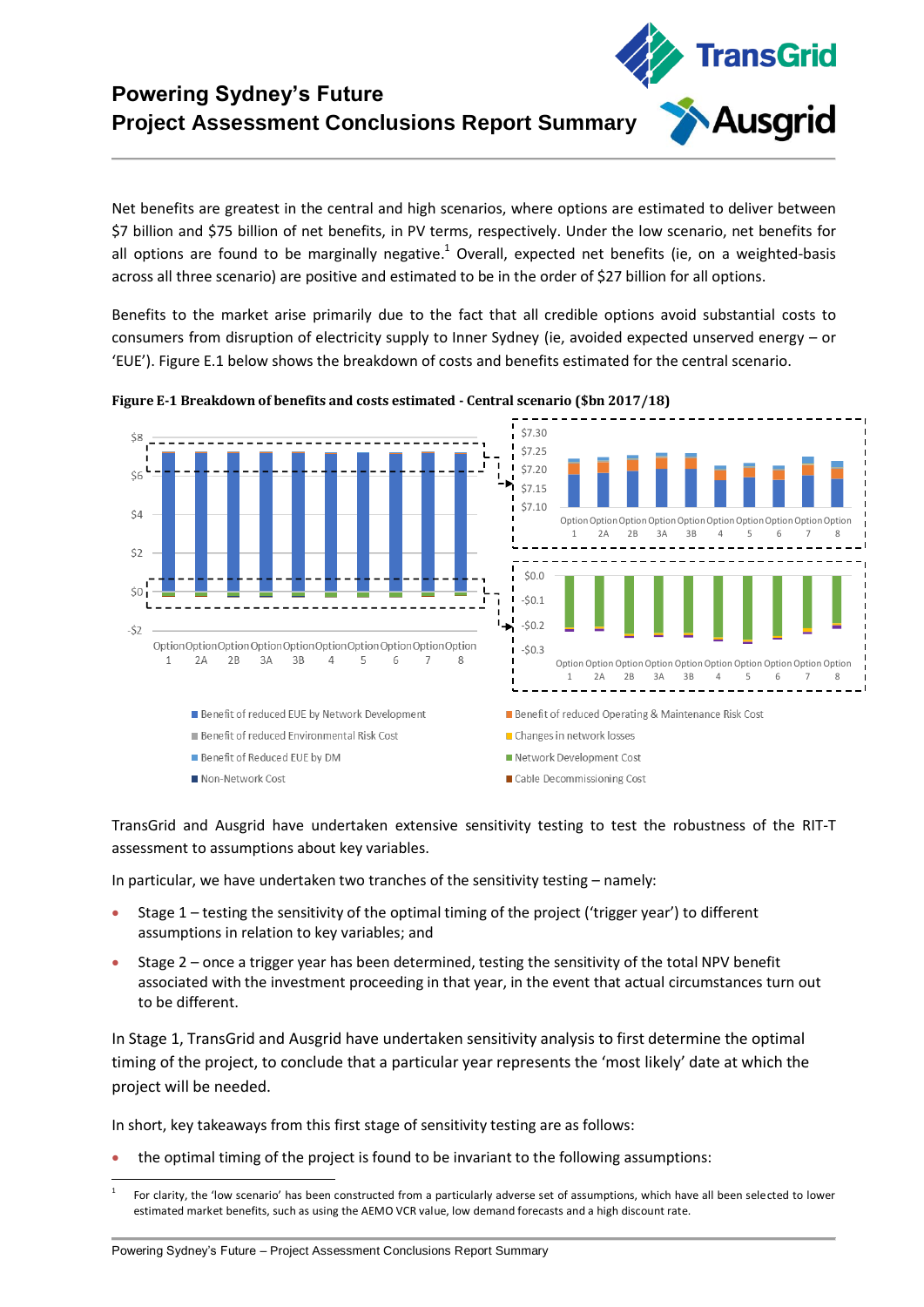

- 25 per cent higher or lower capital costs for the network options;
- > an assumed 20-year life for Cable 41 (as opposed to 10-years);
- $>$  adopting a higher VCR value of \$170/kWh for customers in the Sydney CBD (consistent with the HoustonKemp report);
- > a higher assumed discount rate (8.78 per cent); and
- shifting 60 per cent of the assumed corrective failure maintenance to shoulder periods. $^{2,3}$
- the optimal timing of the project is brought forward under the assumption of a lower discount rate (3.48 per cent) and high load growth; $4$
- the optimal timing of the project is found to be delayed when a low load growth forecast is used in conjunction with a low VCR (ie, adopting AEMO's VCR values).

As outlined in this PACR, TransGrid and Ausgrid consider that the central Ausgrid demand forecasts are appropriate and reflect renewed economic activity in Inner Sydney, including of a number of significant infrastructure and redevelopment projects that are already effectively committed.<sup>5</sup> Moreover, TransGrid and Ausgrid note that the 2017 Ausgrid load forecasts for Inner Sydney continue to show a rebound in peak electricity demand for the area, consistent with the central forecasts used in this PACR.

In addition, TransGrid and Ausgrid note that assuming the standard AEMO VCR for the types of wide-spread and prolonged outages being considered for the PSF project are widely seen as inappropriate (including by AEMO). A low VCR is also inconsistent with the basis on which IPART has recently determined the transmission reliability standard for the Inner Sydney area.

On balance, TransGrid and Ausgrid consider that the identification of the central trigger years for all options has been robustly determined and tested.

Having assumed to have committed to the first stage of the project by this date, under Stage 2 of the sensitivity testing, TransGrid and Ausgrid have also looked at the consequences of 'getting it wrong'. This is consistent with how the RIT-T is designed to operate. That is, if demand turns out to be lower than expected, for example, what would be the impact on the net market benefit associated with the first stage of the project continuing to go ahead on that date. For options with two stages, this includes a deferral of the second stage of the project.

<sup>1</sup> 2 As outlined in section 4.3, TransGrid and Ausgrid have investigated a lower assumed corrective failure rate in response to a query by the AER in its Draft Decision for TransGrid. The results of this investigation show that a shift of 60 per cent of corrective failures from summer to shoulder periods (shoulder period failure rate increase by 25 per cent) does not change 2021/22 as the practical need year for Options 1 to 6 and 2022/23 for Option 7 and Option 8.

<sup>3</sup> Sensitivity analysis has also been undertaken to test the robustness of shifting more (or less) of corrective failure maintenance from summer to shoulder periods. The sensitivities undertaken were moving 70 per cent of corrective failure maintenance to shoulder periods and moving 50 per cent. Both sensitivities found minimal effect on the optimum investment timing, with no change for most options and only up to one year's difference for options 2B, 3A and 3B.

<sup>4</sup> Although the evaluation shows some stages are needed as early as 2018/19, due to the complexity and scope of the project, the earliest practical completion year is 2021/22. It is therefore expected that non-network options will be used to manage the risk of unserved energy, where it is economic to do so, until a network option can be commissioned. All economic cost-benefit analysis presented in this report is based on the practical Stage 1 completion year of 2021/22 at the earliest (with the exception of Option 7 and Option 8, which assume a one year deferral of the costs of Option 3B and Option 2A, respectively, and apply a commissioning year of 2022/23).

<sup>5</sup> These New South Wales government initiatives have now 'broken ground' and are now well underway. For more information on the progress of each project (and how these projects are all well-underway), can be accessed from their respective websites: [https://westconnex.com.au/;](https://westconnex.com.au/) an[d https://www.sydneymetro.info/images-and-video.](https://www.sydneymetro.info/images-and-video)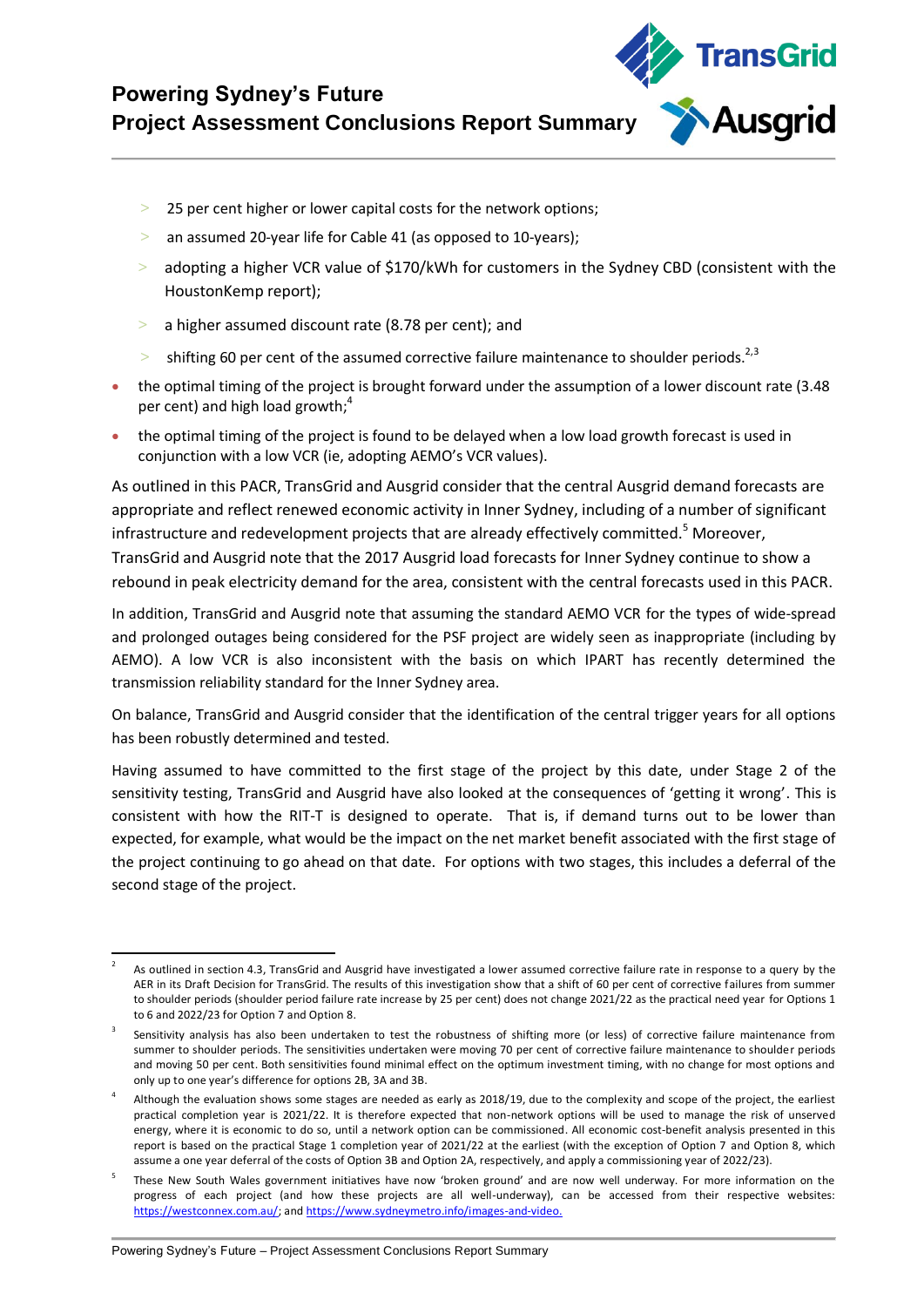

Specifically, TransGrid and Ausgrid have conducted extensive sensitivity analysis on the overall NPV of the net market benefit, based on the assumed option timing, including:

- a 25 per cent increase/decrease in the assumed network costs;
- alternate forecasts of maximum demand growth, based on POE10 (high) and POE90 (Low);
- **•** both a lower and a higher VCR value;
- a lower discount rate of 3.48 per cent, as well as a higher rate of 8.78 per cent; and
- a longer service life for Cable 41. $^6$

This second stage of the sensitivity analysis reaffirms the finding that all options are expected to have very high gross benefits, due to the significant unserved energy reduction when compared to the 'do-nothing' option for the next twenty years. For example, even assuming a low load growth forecast, which would effectively mean that major NSW government infrastructure developments in Sydney that have already commenced are abandoned, it is expected that all options will generate approximately \$200-250 million in net market benefits.<sup>7</sup>

Overall, the range of assumptions embodied in these various scenarios and sensitivities ensures that the credible options are robustly tested across a reasonable number of future outcomes.

Submissions to the PADR queried a range of underlying assumptions, including demand forecasts and fluidfilled cable failure rates. TransGrid and Ausgrid have responded to each point raised in this PACR and included additional sensitivity tests, where relevant.

## **We continue to recommend that non-network solutions are used to defer network investment but now also recommend that network investment is staged over time**

The analysis in this PACR continues to identify the prospect of deferring network expenditure, using nonnetwork solutions, by one year as part of the preferred option. This was a key conclusion at the PADR stage of this RIT-T.

However, the ultimate *network* component of the preferred option has changed since release of the PADR. In particular, Option 8 in this PACR is now the preferred option for implementation by TransGrid and Ausgrid and involves:

- the use of non-network solutions before network commissioning;
- use of non-network solutions to defer network build by one year from when it would need to be commissioned without this support (ie, from 2021/22);
- installing two 330 kV cables in two stages, with commissioning of the first cable in time for the 2022/23 summer;
- operating Cable 41 at 132 kV; and

<sup>-</sup>6 A major assumption in this PACR is that Cable 41 has a remaining service life of 10 years. However, TransGrid notes that there is a possibility that the service life of Cable 41 may extend to beyond 10 years provided that additional periodic maintenance works are carried out and the temperature of the hottest spots along the cable route are carefully monitored to avoid any over-temperature events. We have therefore also undertaken a sensitivity based on a service life of 20 years for Cable 41.

<sup>7</sup> Please note that these estimates relate to the low demand sensitivity (shown in Table 5-4 below) and not the 'low scenario' – for clarity, the 'low scenario' has been constructed from a particularly adverse set of assumptions, which have all been selected to lower estimated market benefits, such as the low demand forecasts but also using the AEMO VCR value and a high discount rate.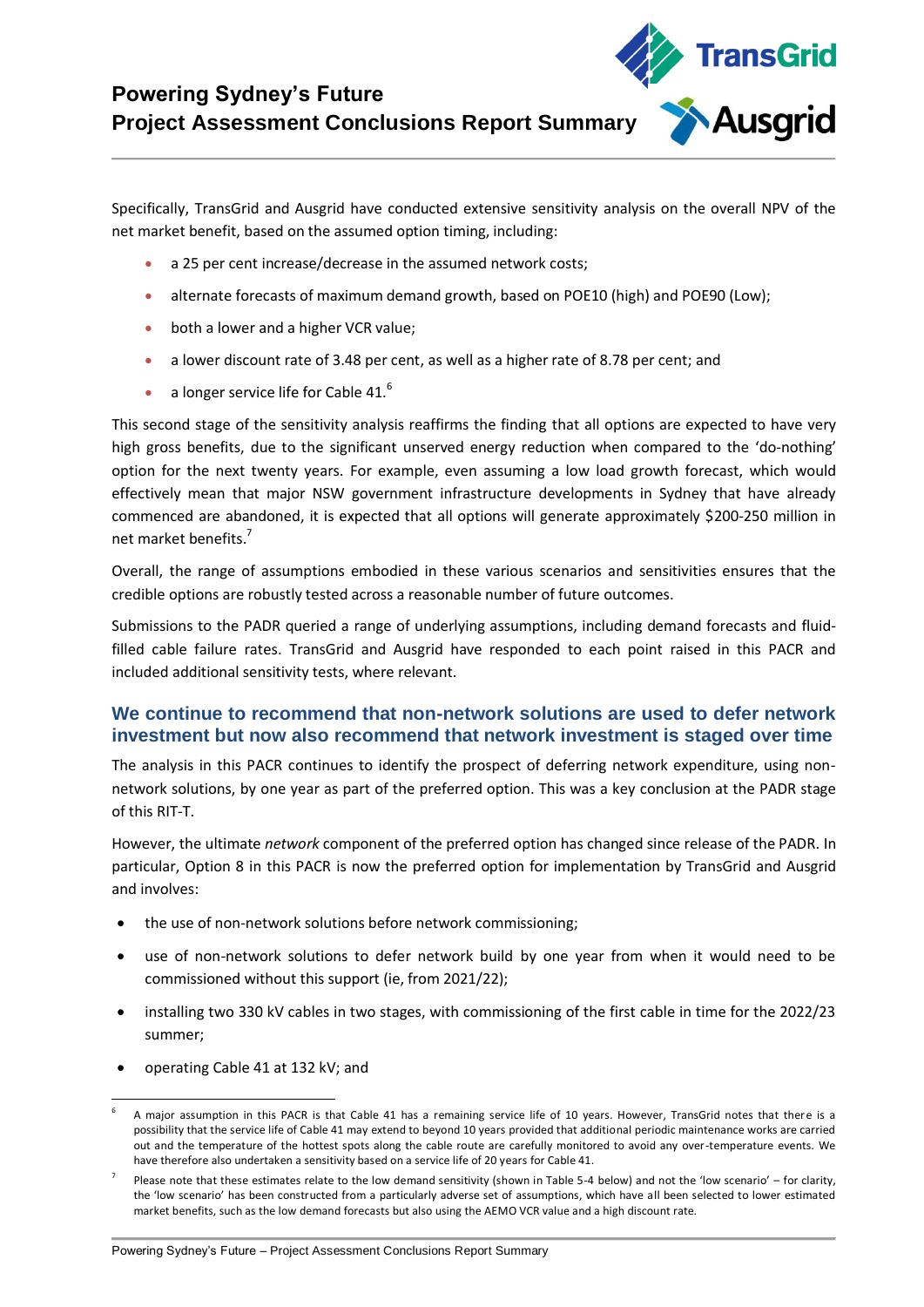

decommissioning Ausgrid's cables in two stages.

The key difference between the conclusion in this PACR and that of the earlier PADR is the *network* component of the preferred option. In particular, the PADR recommended installing the two new 330 kV cables *in one stage* on account of minimising the inconvenience and disruption on the community and environment,<sup>8</sup> while this PACR recommends these cables are installed in two stages.

TransGrid and Ausgrid note that there is a balance between minimising wider community disruption<sup>9</sup> and having a lower initial capital cost as well as the 'optionality'/flexibility that comes with installing the two cables in two stages.

In addition, subsequent to the issue of the PADR, the AER and the Consumer Challenge Panel (CCP) expressed concern, through the separate regulatory review process relating to TransGrid, relating to a lack of flexibility with the preferred option at that stage. We therefore reviewed the options to consider the appropriate balance between retaining optionality, decreasing the initial capital cost and minimising community disruption and, consequently, developed Option 8. We also sought the views of customers and stakeholders in our TransGrid Advisory Council, who expressed support for a two-stage option.

Under Option 8, the installation of the second 330 kV cable could be delayed if demand growth is slower than forecast and/or a higher quantity of lower cost non-network options emerges as part of the formal RFT process TransGrid will shortly commence (outlined below). The opposite could also occur and this option would allow TransGrid to respond with a second cable earlier than planned should that become necessary.

Overall, the strength and quality of submissions and interest from non-network proponents to this RIT-T has driven this exciting result. There has been a very strong response from non-network proponents in response to the PSCR and PADR and TransGrid and Ausgrid have assessed proposals from these parties in detail and consider that there is scope for deferring the commissioning of network through the use of non-network solutions. As far as TransGrid and Ausgrid are aware, this is one of the largest capital expenditure deferrals by non-network solutions in Australia to-date.

## **Important information for non-network proponents looking to be a part of Powering Sydney's Future going forward**

TransGrid and Ausgrid consider that there is a strong role for non-network solutions in reducing the risk of unserved energy to consumers in Sydney going forward – both through potentially deferring the

**.** 

<sup>8</sup> In particular, the proposed cable route for all network options will pass through the highly developed Inner Sydney area and it is expected that the project construction works will have a significant impact to the community and environment, including the inconvenience caused by traffic disruption, increased noise due to excavation works etc. Installing the two 330 kV cables in one go minimises these impacts, compared to other network options that construct these two cables in two stages.

<sup>9</sup> While TransGrid and Ausgrid note that the benefit to the wider community from avoiding this disruption and cost cannot be included in the RIT-T economic assessment, an indication of the number of parties that are likely to be affected by digging up the proposed cable route helps to illustrate the inconvenience and wider community costs from installing the two 330 kV cables in two stages (eg, under Option 2A). A current New South Wales government traffic counter that corresponds to one section of the proposed cable route records that approximately 27,000 vehicles of which 1,600 relate to 'heavy vehicles' (ie, trucks), pass that section on average each day – this implies that approximately 820,000 vehicles will be affected through traffic disruption and congestion for every month that particular section of road is under construction (sourced from the New South Wales government Roads and Maritime Services Georges River Road traffic station, which corresponds to one section of the proposed route –see Station ID 7275 at [http://www.rms.nsw.gov.au/about/corporate](http://www.rms.nsw.gov.au/about/corporate-publications/statistics/traffic-volumes/aadt-map/index.html#/?z=13&lat=-33.90921191659774&lon=151.0794010162358&id=7275&tb=1&hv=1)[publications/statistics/traffic-volumes/aadt-map/index.html#/?z=13&lat=-](http://www.rms.nsw.gov.au/about/corporate-publications/statistics/traffic-volumes/aadt-map/index.html#/?z=13&lat=-33.90921191659774&lon=151.0794010162358&id=7275&tb=1&hv=1)

[<sup>33.90921191659774&</sup>amp;lon=151.0794010162358&id=7275&tb=1&hv=1\)](http://www.rms.nsw.gov.au/about/corporate-publications/statistics/traffic-volumes/aadt-map/index.html#/?z=13&lat=-33.90921191659774&lon=151.0794010162358&id=7275&tb=1&hv=1). We note that this is a very narrow estimate of the wider effects. eg, it only focuses on one particular section of the proposed route (ie, where there is a NSW government traffic counter currently located) and excludes additional inconvenience caused through noise due to excavation works and pollution. It has been included to help demonstrate the magnitude of this wider disruption on the community from installing the cables in two stages.